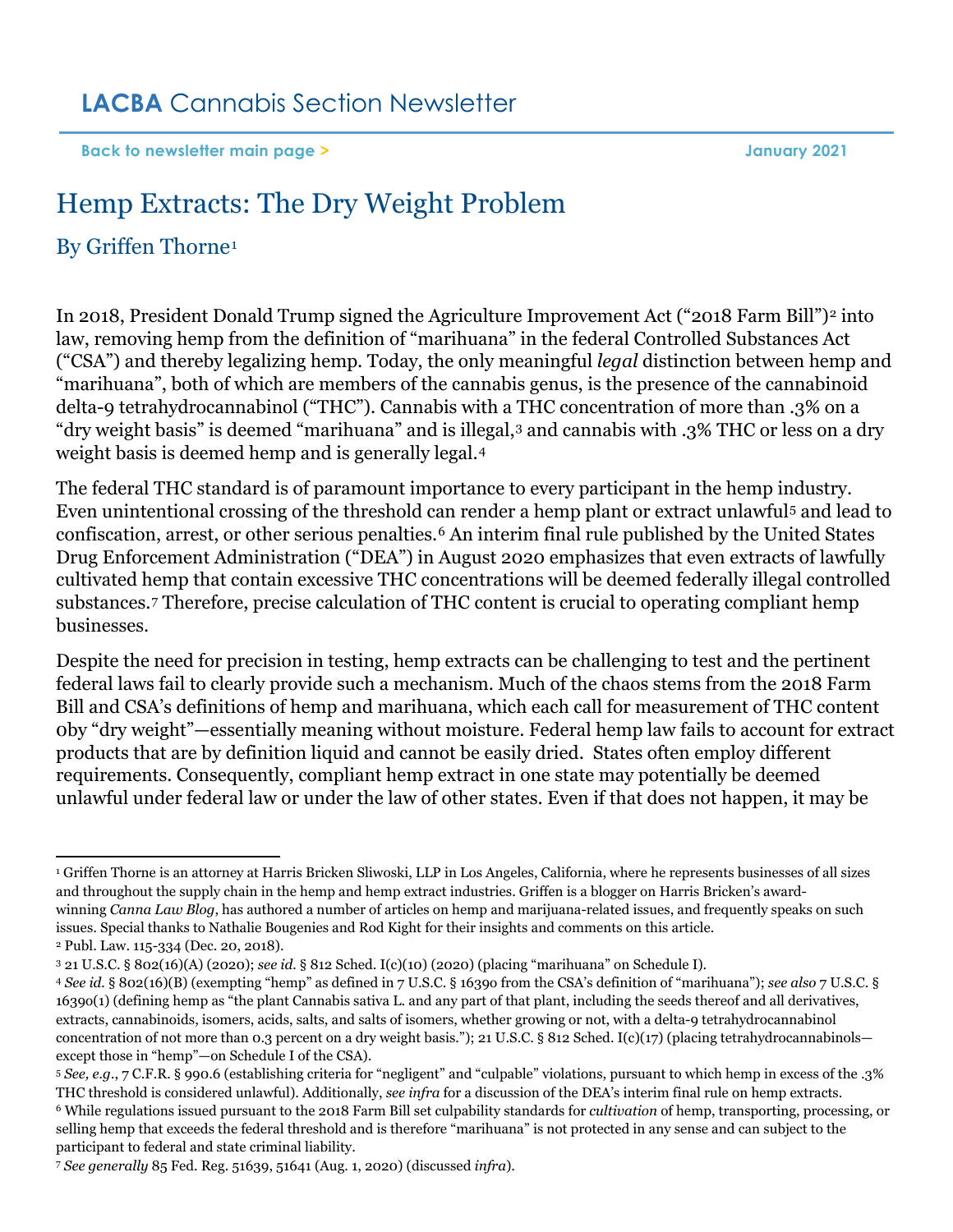difficult for hemp extract makers or sellers to determine what the appropriate THC level is if different testing methods would yield different results.

This article examines problems with the dry weight standard and proposes a volume or percentage based standard to lower the risk of non-compliant hemp extract products and provide certainty to hemp industry participants.

#### **The Legalization of Hemp**

Prior to the enactment of the 2018 Farm Bill, the CSA made no reference to THC levels and failed to distinguish hemp from "marihuana". Consequently, both plants were Schedule I narcotics and were deemed by the federal government to be as illegal as heroin:

The term "marihuana" means all parts of the plant Cannabis sativa L., whether growing or not; the seeds thereof; the resin extracted from any part of such plant; and every compound, manufacture, salt, derivative, mixture, or preparation of such plant, its seeds or resin. Such term does not include the mature stalks of such plant, fiber produced from such stalks, oil or cake made from the seeds of such plant, any other compound, manufacture, salt, derivative, mixture, or preparation of such mature stalks (except the resin extracted therefrom), fiber, oil, or cake, or the sterilized seed of such plant which is incapable of germination.[8](#page-1-0)

In 2014, President Barack Obama signed the Agricultural Act of 2014 (or "2014 Farm Bill") into law,[9](#page-1-1) kicking off the modern hemp industry. The 2014 Farm Bill clarified that notwithstanding the CSA's blanket prohibition of hemp, "industrial hemp" could be cultivated and researched by certain institutions of higher education or under pilot programs implemented by state departments of agriculture.[10](#page-1-2) The 2014 Farm Bill defined "industrial hemp" as "the plant Cannabis sativa L. and any part of such plant, whether growing or not, with a delta-9 tetrahydrocannabinol concentration of not more than 0.3 percent on a dry weight basis."<sup>[11](#page-1-3)</sup>

The result of the 2014 Farm Bill was that for a number of years, hemp was federally illegal yet could be grown and even sold by certain public and private actors so long it was grown for vaguely defined "research" purposes. Notably too, the 2014 Farm Bill required very little, if any, federal oversight into the cultivation of what was then deemed a Schedule I narcotic. In that sense, the 2014 Farm Bill was among the most—if not the most—progressive federal controlled substance laws to date.

The 2018 Farm Bill went several steps further and completely removed hemp from the CSA's definition of "marihuana", officially legalizing hemp. Rather than rely on the 2014 Farm Bill's definition of "industrial hemp", which was limited to just the hemp plant and parts of the hemp plant, the drafters of the 2018 Farm Bill chose to broadly legalize the entire plant *and* virtually all extracts of the plant by adopting the following broad definition of "hemp":

the plant Cannabis sativa L. and any part of that plant, including the seeds thereof and all derivatives, extracts, cannabinoids, isomers, acids, salts, and salts of isomers, whether

<span id="page-1-0"></span><sup>8</sup> 21 U.S.C. § 802(16) (2018).

<span id="page-1-1"></span><sup>9</sup> Publ. L. No. 113-79 (Feb. 7, 2014).

<span id="page-1-3"></span><span id="page-1-2"></span><sup>10</sup> *Id.* § 7606(a).  $11$  *Id.* § 7606(b)(2).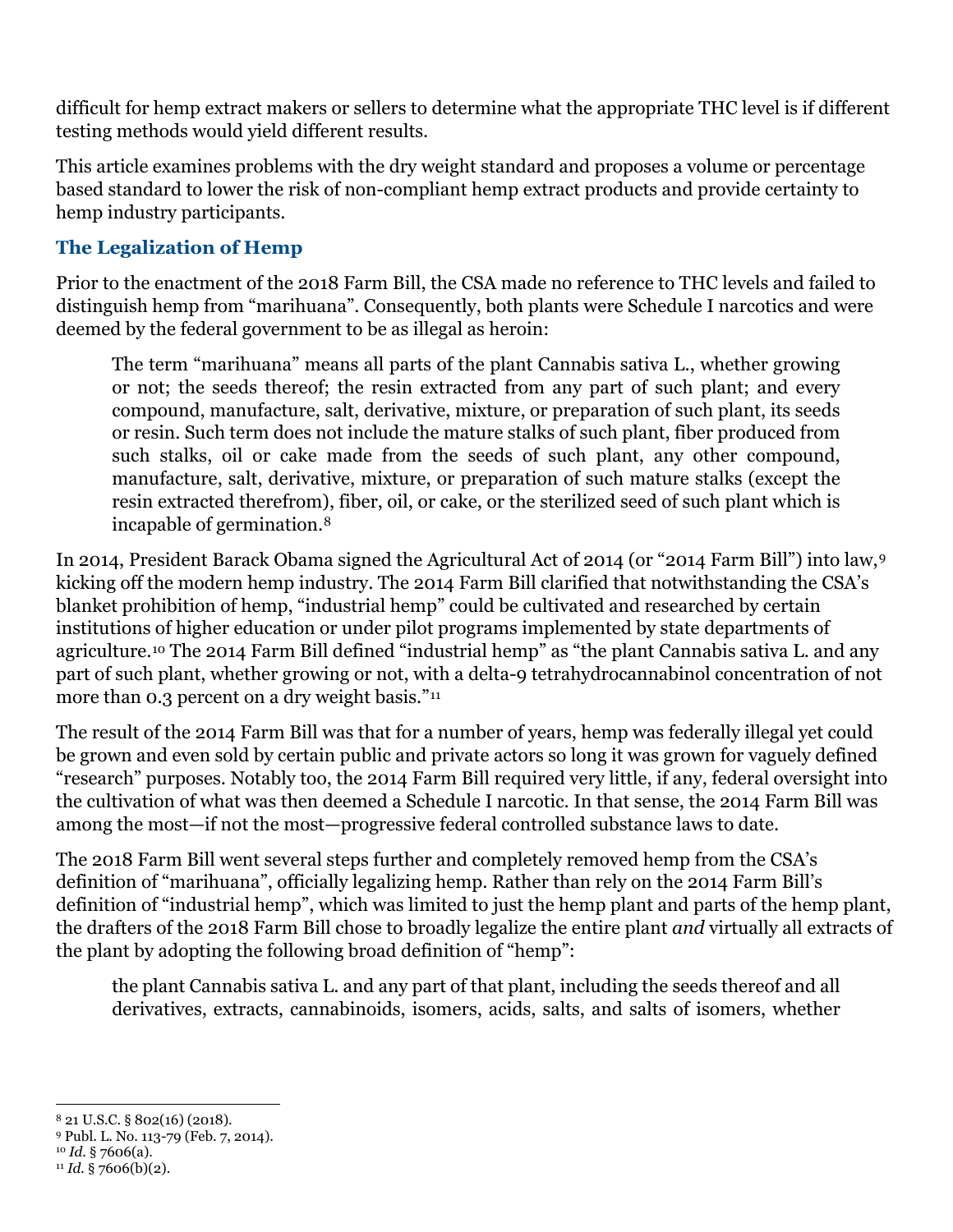growing or not, with a delta-9 tetrahydrocannabinol concentration of not more than 0.3 percent on a dry weight basis.[12](#page-2-0)

Following the passage of the 2018 Farm Bill, the question of whether hemp-derived cannabinoids and extracts were lawful seemed to have been settled. The only limiting threshold seemed to be the difference between the plants based on the federal .3% threshold. Problematically, however, neither law explicitly defined what "dry weight" meant.

#### **Defining Dry Weight**

On October 31, 2019, the United States Department of Agriculture ("USDA") issued interim final rules to carry out the 2018 Farm Bill's mandate to create a regulated hemp industry.[13](#page-2-1) Pursuant to the USDA's interim final rules, the federal government adopted a definition of the term "dry weight" as follows:

Dry weight basis. The ratio of the amount of moisture in a sample to the amount of dry solid in a sample. A basis for expressing the percentage of a chemical in a substance after removing the moisture from the substance. Percentage of THC on a dry weight basis means the percentage of THC, by weight, in a cannabis item (plant, extract, or other derivative), after excluding moisture from the item.[14](#page-2-2)

Notably, the USDA interim final rules' testing provisions (and the rules themselves) are generally only directed to hemp *cultivators*, and not extract manufacturers, as the 2018 Farm Bill generally was intended to regulate only hemp cultivation and ostensibly left the manufacture of hemp products to the United States Food and Drug Administration ("FDA")[15](#page-2-3) and states. In fact, there are no provisions in the 2018 Farm Bill or USDA interim final rules that explicitly require testing of hemp extract or products containing hemp extract[16](#page-2-4)—over the years, a number of U.S. states have imposed such requirements, but federal law did not.

Nevertheless, the federal definitions of hemp, in combination with the USDA's incorporation of the terms "extract" and "other derivative" into the definition of "dry weight" hammer home that any derivative of hemp must be tested on a dry weight basis. The federal government simply failed to explain when and how that testing was required.

Things came to a head on August 21, 2020, when the DEA issued an interim final rule on hemp and hemp-derived substances. In a preamble to the DEA's interim final rule, the DEA noted that:

Pursuant to the [2018 Farm Bill], unless specifically controlled elsewhere under the CSA, any material previously controlled under Controlled Substance Code Number 7360 (marihuana) or under Controlled Substance Code Number 7350 (marihuana extract), that contains 0.3% or less of Δ9-THC on a dry weight basis—*i.e.,* "hemp" as that term defined

<span id="page-2-0"></span><sup>&</sup>lt;sup>12</sup> Publ. Law. 115-334 § 297A(1) (codified at 7 U.S.C. § 16390(1)).

<span id="page-2-1"></span><sup>13</sup> 84 Fed. Reg. 58522 (Oct. 31, 2019).

<span id="page-2-2"></span><sup>14</sup> 7 C.F.R. § 990.1 (2019).

<span id="page-2-4"></span><span id="page-2-3"></span><sup>15</sup> The 2018 Farm Bill made clear that the FDA retained jurisdiction over many consumer products derived from hemp because the 2018 Farm Bill expressly preserves the authority of the FDA to regulate hemp products under the Federal Food, Drug, and Cosmetic Act ("FDCA") and section 351 of the Public Health Service Act. 7 U.S.C. § 1639r(c). Nevertheless, the FDA quickly clarified that it viewed the majority of consumer products containing hemp-derived cannabidiol ("CBD") to be illegal. *See* U.S. Food & Drug Administration, Statement from FDA Commissioner Scott Gottlieb, M.D., on signing of the Agriculture Improvement Act and the agency's regulation of products containing cannabis and cannabis-derived compounds (Dec. 20, 2018), available at https://www.fda.gov/news-events/pressannouncements/statement-fda-commissioner-scottgottlieb-md-signing-agriculture-improvement-act-and-agencys. <sup>16</sup> Note, however, that there are references to extracts and derivatives in the reference to "Dry weight basis" cited above. This does not necessarily impose testing obligations on hemp processors, though, as they fall outside the USDA's jurisdiction.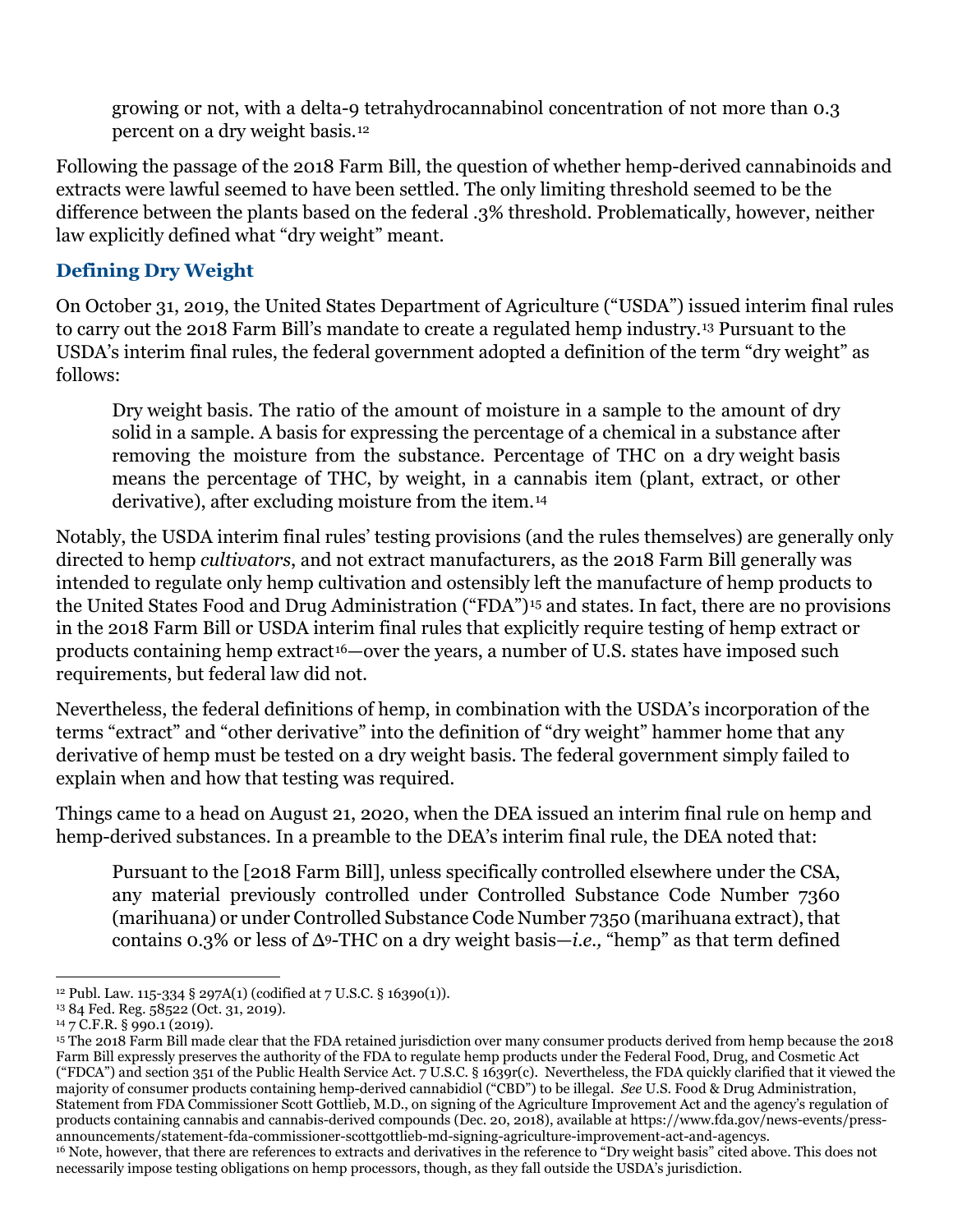under the [2018 Farm Bill]—is not controlled. Conversely, any such material that contains greater than 0.3% of  $\Delta$ 9-THC on a dry weight basis remains controlled in schedule I.<sup>[17](#page-3-0)</sup>

The DEA then went on to create a new definition for the term "marihuana extract" as follows:

Marihuana Extract ......7350 Meaning an extract containing one or more cannabinoids that has been derived from any plant of the genus Cannabis, containing greater than 0.3% delta-9-tetrahydrocannabinol on a dry weight basis, other than the separated resin (whether crude or purified) obtained from the plant.[18](#page-3-1)

The DEA's modified definition of "marihuana extract" makes clear that any derivative of the hemp plant that contains more than .3% THC on a dry weight basis is considered a federally illegal controlled substance, *even if* it was derived from legal hemp.[19](#page-3-2) This DEA rule drove home the fact that even in the absence of federal testing requirements for hemp extracts, extract makers and sellers *need* to ensure that their products do not contain impermissible levels of THC. No longer was it simply sufficient to rely on certificates of analysis from testing of underlying plant material—hemp extract makers and sellers need to ensure that higher THC concentrations were not achieved during processing, otherwise they could face criminal liability.

Of course, the USDA and DEA interim final rules offer no guidance for how hemp extract makers can achieve dry weight for measuring liquids.[20](#page-3-3) The only noteworthy federal guidance on point is a draft, non-binding guidance document prepared by the FDA and directed to certain drug makers wishing to incorporate cannabis derivatives into drugs (the "FDA Draft Guidance").<sup>[21](#page-3-4)</sup> Pursuant to the FDA Draft Guidance, companies working with "solution-based material (intermediate, in-process material, or final drug product)" would need to achieve dry weight for testing purposes as follows:

1. Determine the density of the liquid formulation and convert 1 mL of the formulation to mass units (mg).

2. Calculate water content (in mg) of each active and excipient component present in 1 mL of the formulation.

3. Sum the water content (in mg) for all components present in 1 mL of the liquid formulation and subtract this amount from the total mass of 1 mL (from step 1). This is the water-adjusted total mass of 1 mL of the formulation.

4. Calculate the mass, or mg amount, of delta-9 THC present in 1 mL of the liquid formulation.

5. Calculate the percentage delta-9 THC by dividing the mass of delta-9 THC from step 4 by the total water-adjusted mass in step 3 and multiplying by 100.<sup>[22](#page-3-5)</sup>

<span id="page-3-0"></span><sup>17</sup> 85 Fed. Reg. 51639, 51641 (Aug. 1, 2020).

<span id="page-3-1"></span><sup>18</sup> *Id.* at 51645 (codified at 21 C.F.R. § 1308.11(d)(58)).

<span id="page-3-2"></span><sup>19</sup> For a discussion of the shaky legal grounds on which the DEA's interim final rule is based, see Griffen Thorne, *The 2018 Farm Bill Does Not Support the DEA Interim Rule*, Canna Law Blog (Sept. 16, 2020), https://harrisbricken.com/ cannalawblog/the-2018-farm-bill-does-not-support-the-dea-interim-rule/

<span id="page-3-3"></span><sup>20</sup> *See* Kamran Aryah & Rod Kight, *"Hot" Hemp Extract-New Lawsuit Underlines Need For Clarity*, Kight on Cannabis (June 8, 2020), *available at* https://cannabusiness.law/hot-hemp-extract-new-lawsuit-underlines-need-for-clarity/ (noting that a dry-weight measurement "cannot rationally apply to hemp extract, which takes the form of a 'wet' oil or other liquid" and that "extracts are not 'dry'").

<span id="page-3-4"></span><sup>21</sup> Food & Drug Admin., Cannabis and Cannabis-Derived Compounds: Quality Considerations for Clinical Research, Draft Guidance (July 2020), *available at* https://www.fda.gov/media/140319/download (the "FDA Draft Guidance").

<span id="page-3-5"></span><sup>&</sup>lt;sup>22</sup> *Id.* at 8. To reiterate, the FDA Draft Guidance is non-binding and was directed to a very limited audience.